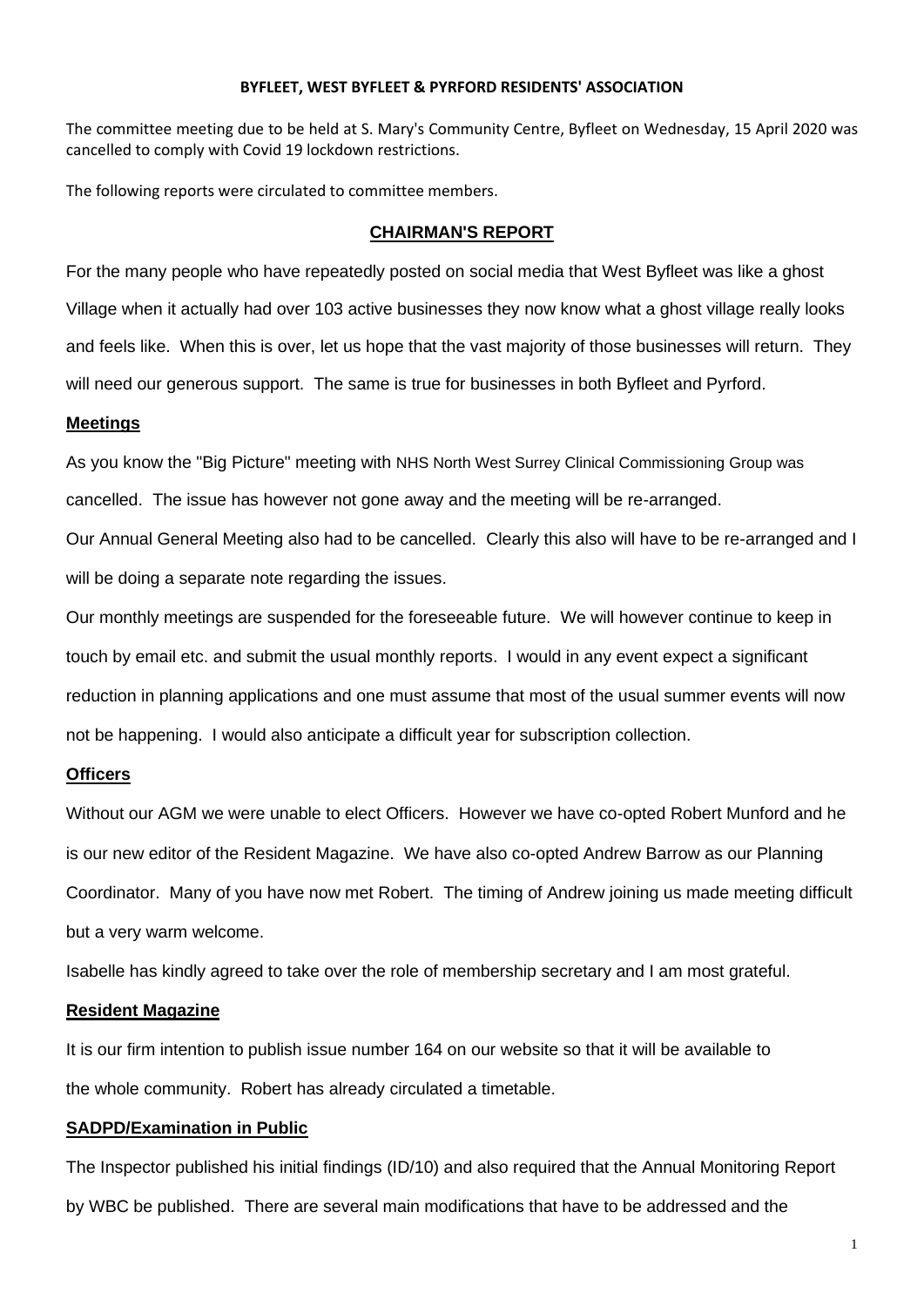Inspector is working with Council Officials to redraft certain policies. I imagine that in the current circumstances progress has slowed. There will in due course be a public consultation lasting at least six weeks. Several of the proposals remain of deep concern to Byfleet and West Byfleet. Nor should it be forgotten that if implemented some will also have a profoundly negative impact on Pyrford.

#### **West Byfleet**

The Post Office has now closed. This is very disappointing but was expected.

Boots will remain where they are until the end of their lease in August. I was surprised to read many comments on social media that Boots was closing in the next two weeks and that the community should lobby our Member of Parliament. I really do not know the source of these rumours in that as far as I was aware the clear intention was that Boots were always staying till the end of their current lease. Those posting rumours should, before doing so, consider the potential worry and distress that their actions may cause within the community.

The real challenge is attempting to ensure that Boots remain with us after August. This is not certain but much work is underway to try to achieve a positive outcome.

#### **Response to COVID 19**

The Residents' Association has a dedicated page of information.

The intention was to establish through, wherever possible, our Street Representatives a network of good neighbour street support groups. In the event many streets of their own initiative established such groups. Pyrford in particular have been outstanding with quite remarkable community spirit. West Byfleet have also been successful in this regard.

Byfleet have relied more on Byfleet Care (a long-standing volunteer group) and Covid -19 Byfleet Volunteer Group. The latter is supported by St Mary's Church. The Byfleet Coronavirus Volunteer Group have an impressive number of active volunteers and are doing a wonderful job.

For all of us this crisis is unprecedented and we now find ourselves living through a time of great uncertainty and concern with for many deeply personal consequences. With our response we all have a part to play in its solution. My best wishes to you all for your health and that of all whom you care for.

#### Stewart Dick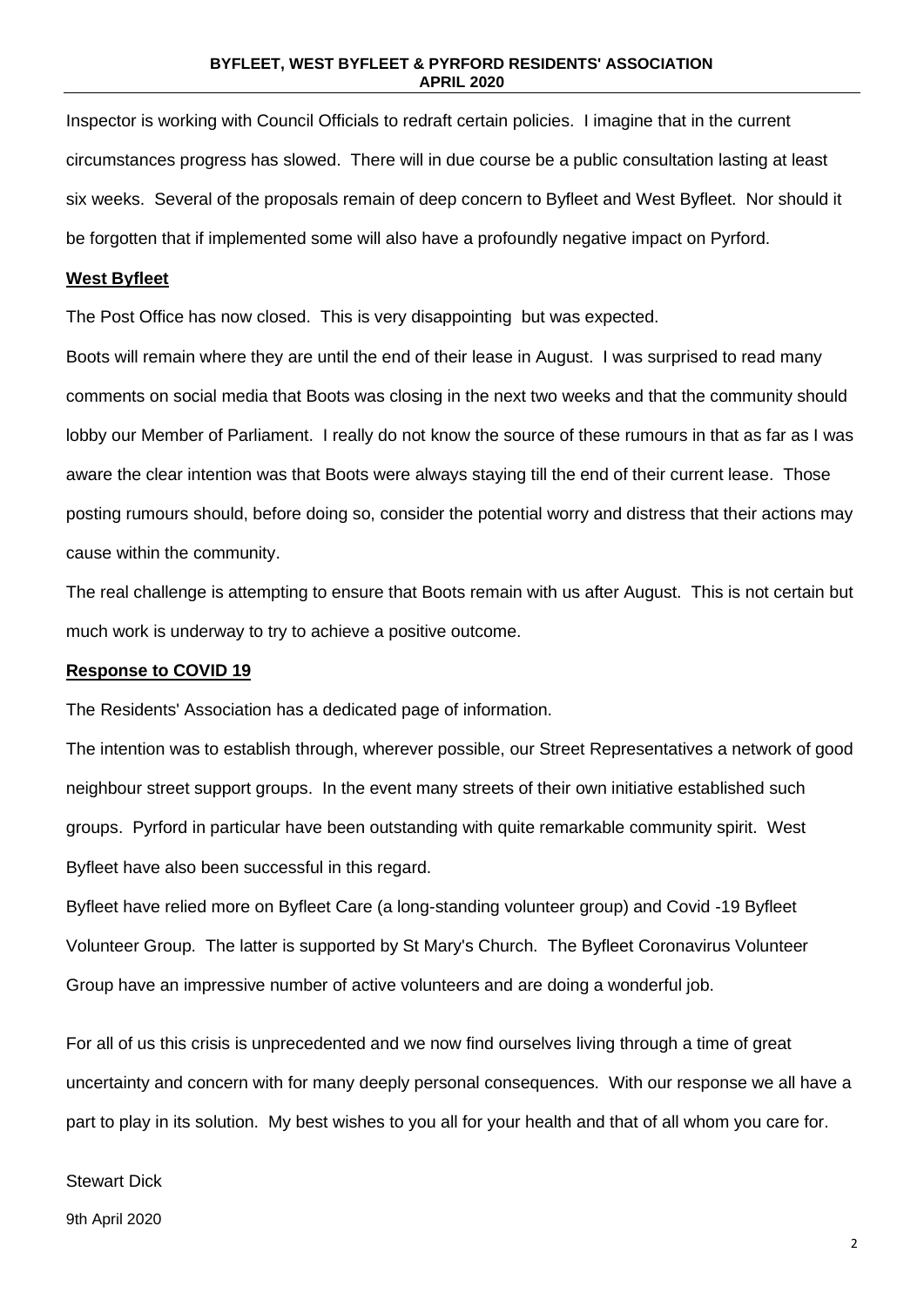## **TREASURER'S REPORT 14th of April 2020**

The following Statement of Financial Affairs is for the period from 1<sup>st</sup> of January 2020 to 14<sup>th</sup> of April 2020.

## **Covid-19 Impact**

We have taken some measures to ensure our members are safe. Until Covid-19 conditions ease, our street reps will not approach residents to collect subscriptions in person. Our street and village reps will take precautions when handling cash and will not immediately open any cash envelopes. They will allow reasonable time until they deem it is safe to process cash. Most village reps are encouraged to electronically transfer the subscriptions collected and avoid visiting the bank. We encourage everyone to stay safe and follow government guidelines.

In 2020, subscriptions income is expected to be 25% to 30% lower than 2019. This is due to the lockdown and paused collection activity for the next 3 months. This reduction is expected to be around £3,500 based on our 2019 results. We also expect to have fewer advertisements in our resident magazine. However, at this point this is hard to accurately quantify. I expect small businesses are likely to conserve cash and reduce non-essential spending to stay afloat.

## **April update on financials**

From the beginning of March, collections have started to pick up. Until 14<sup>th</sup> April 2020, we have collected £4,966 pounds (March £696). Our total cash reserves continuing to remain healthy at £25,546 (March £23,423). For the current year up to April 2020, we have a deficit of £2,043 (March £4,167). As previously informed, this is due to the settlement of the 2019 Bell Cornwell invoice in 2020. We expect cashflows to improve later in the year.

During April 2020, we have invoiced £920 for adverting. This will increase our cash position in April and May. We have paid £1,791 towards printing the latest issue of the Resident magazine and the Walk in Centre leaflets. We are aware that many businesses are having a tough time at the moment and if any advertiser encounters financial difficulty then we are likely to allow additional time for them to settle their invoices or waive the payment if unable to collect and support our advertisers during this difficult time.

Issues and notes.

- 1 RA had received an invoice for £4,491 from Bell Cornwell. This is below the anticipated £5,000 funds set aside by the RA in 2019. This invoice was settled in January 2020.
- 2 Charitable status and gift aid progress is slow due to regulation 19, Covid-19 and other urgent matters. We are differing this until 2021.
- 3 I have already informed this committee that, WBNF has started to raise funds towards future legal challenges. I understand £500 was raised towards the 2019 SADPD consultation. We anticipate this money will be paid to the RA as WBNF's contribution towards Bell Cornwell costs.

Dharma Sivarajasingham 14/04/2020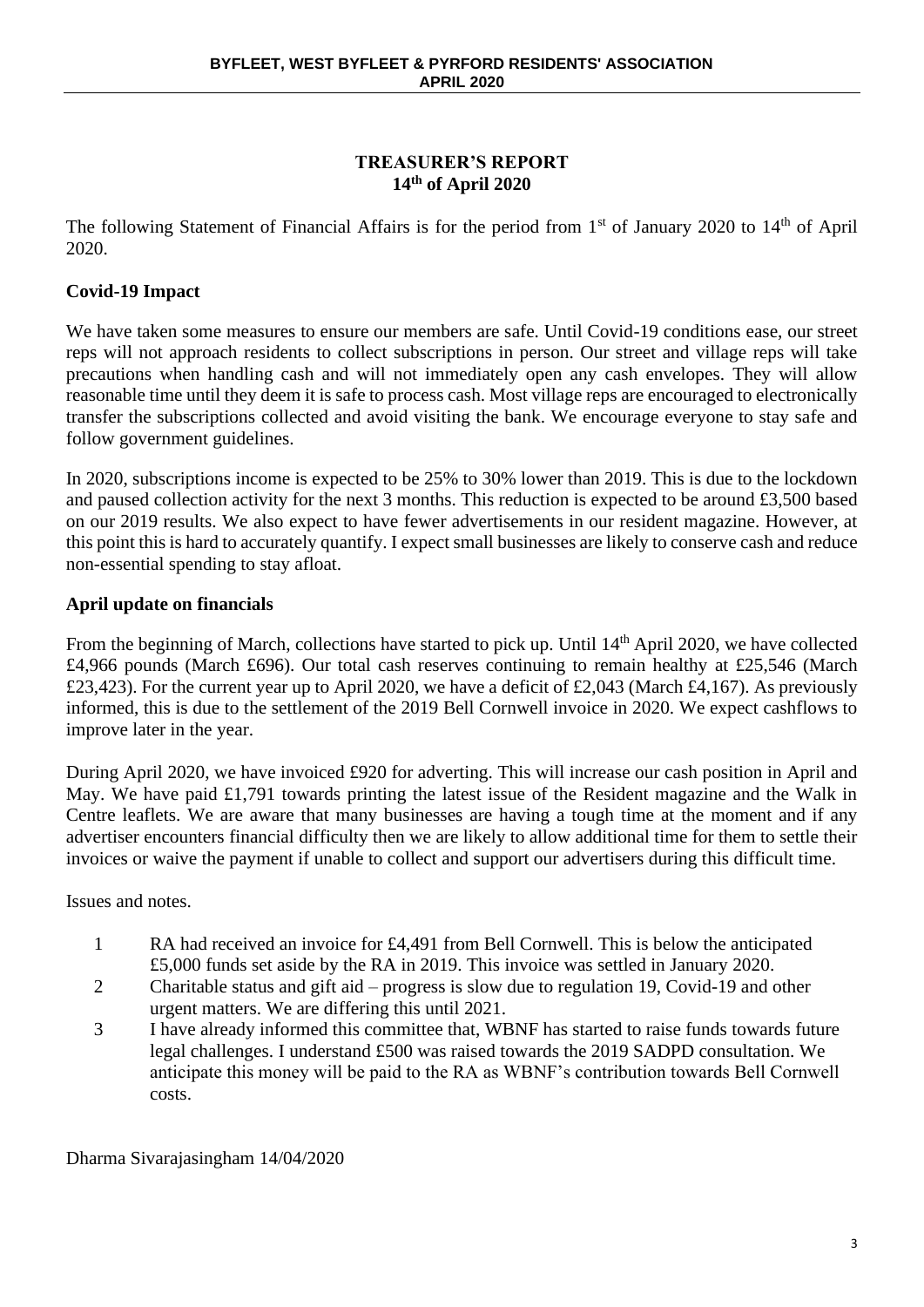**APRIL 2020**

|                                     | <b>Byfleet, West Byfleet &amp; Pyrford Residents</b>                                                                                                                                                                                                                                                                             |                                                                                                      |                                                                               |
|-------------------------------------|----------------------------------------------------------------------------------------------------------------------------------------------------------------------------------------------------------------------------------------------------------------------------------------------------------------------------------|------------------------------------------------------------------------------------------------------|-------------------------------------------------------------------------------|
| <b>Association</b><br>to            | 14 April 2020                                                                                                                                                                                                                                                                                                                    |                                                                                                      |                                                                               |
|                                     |                                                                                                                                                                                                                                                                                                                                  | Year to date                                                                                         |                                                                               |
| <b>INCOME</b>                       | <b>Subscriptions and member</b><br>donations:<br><b>Byfleet</b><br>West Byfleet<br>Pyrford<br>Subscriptions not<br>allocated<br>2019 paid in 2018<br>2020 paid in 2019 or<br>to be allocated<br><b>Advertising</b><br><b>Bank Interest</b><br><b>Donations</b><br>Other                                                          | £<br>248<br>1,307<br>306<br>3,105                                                                    | £<br>4,966<br>230<br>25<br>$\blacksquare$                                     |
|                                     | <b>Total Income</b>                                                                                                                                                                                                                                                                                                              |                                                                                                      | 5,221                                                                         |
| <b>EXPENDITURE</b><br><b>AGM</b>    | The Resident<br><b>Committee Expenses</b><br>Street Rep Drop Ins<br>Room Hire not Comm.<br>Fetes<br>Display/Equipment<br>Donations:<br><b>Community Support</b><br>Insurance<br>Postage, Stationery & Printing<br>Sundries/Losses<br>Database/Web Expenses<br>Mileage/Parking<br>Forums - Pyrford<br>- Byfleet<br>- West Byfleet | 0<br>$\mathbf 0$<br>0                                                                                | 1,490<br>39<br>131<br>105<br>72<br>500<br>4,792<br>135<br>$\blacksquare$<br>0 |
|                                     | <b>Total Expenditure</b>                                                                                                                                                                                                                                                                                                         |                                                                                                      | 7,264                                                                         |
|                                     | Surplus/(Deficit)                                                                                                                                                                                                                                                                                                                |                                                                                                      | (E2, 043)                                                                     |
| <b>Opening Cash</b><br>Closing Cash | Surplus/(Deficit)<br>Analysis of Cash                                                                                                                                                                                                                                                                                            | <b>Current Account</b>                                                                               | £27,589<br>(E2,043)<br>£25,546<br>283                                         |
|                                     |                                                                                                                                                                                                                                                                                                                                  | Un allocated Collections Accounts<br>+ 2020 subs not allocated<br>Overnight Deposit<br>32Day deposit | 3,105<br>7,007<br>15,152<br>£25,546                                           |
|                                     | $\star$<br><b>Donations</b>                                                                                                                                                                                                                                                                                                      |                                                                                                      | £                                                                             |
|                                     | FRIENDS OF BYFLEET -                                                                                                                                                                                                                                                                                                             |                                                                                                      |                                                                               |
|                                     | <b>GODFREY BENCH</b>                                                                                                                                                                                                                                                                                                             |                                                                                                      | 250                                                                           |
|                                     | <b>BYFLEET AMENITIES</b>                                                                                                                                                                                                                                                                                                         |                                                                                                      | 250                                                                           |
|                                     |                                                                                                                                                                                                                                                                                                                                  |                                                                                                      | £500                                                                          |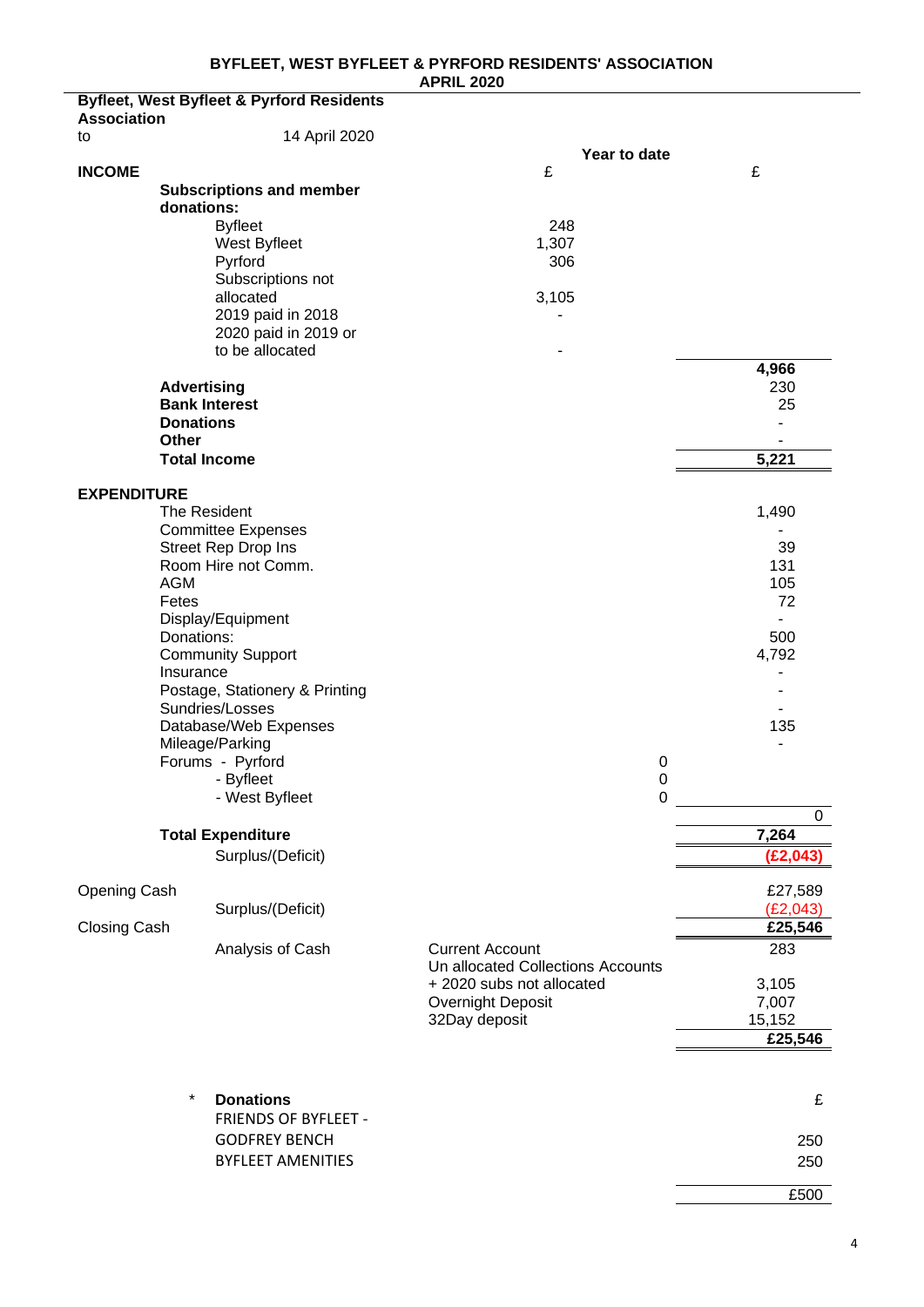| $\star$ | <b>Community Support</b>        |       |
|---------|---------------------------------|-------|
|         | <b>BELL CORNWELL RE-</b>        |       |
|         | <b>SADPD</b>                    | 4.491 |
|         | <b>Printing Leaflets - walk</b> |       |
|         | in Centre                       | 301   |
|         |                                 | 4.792 |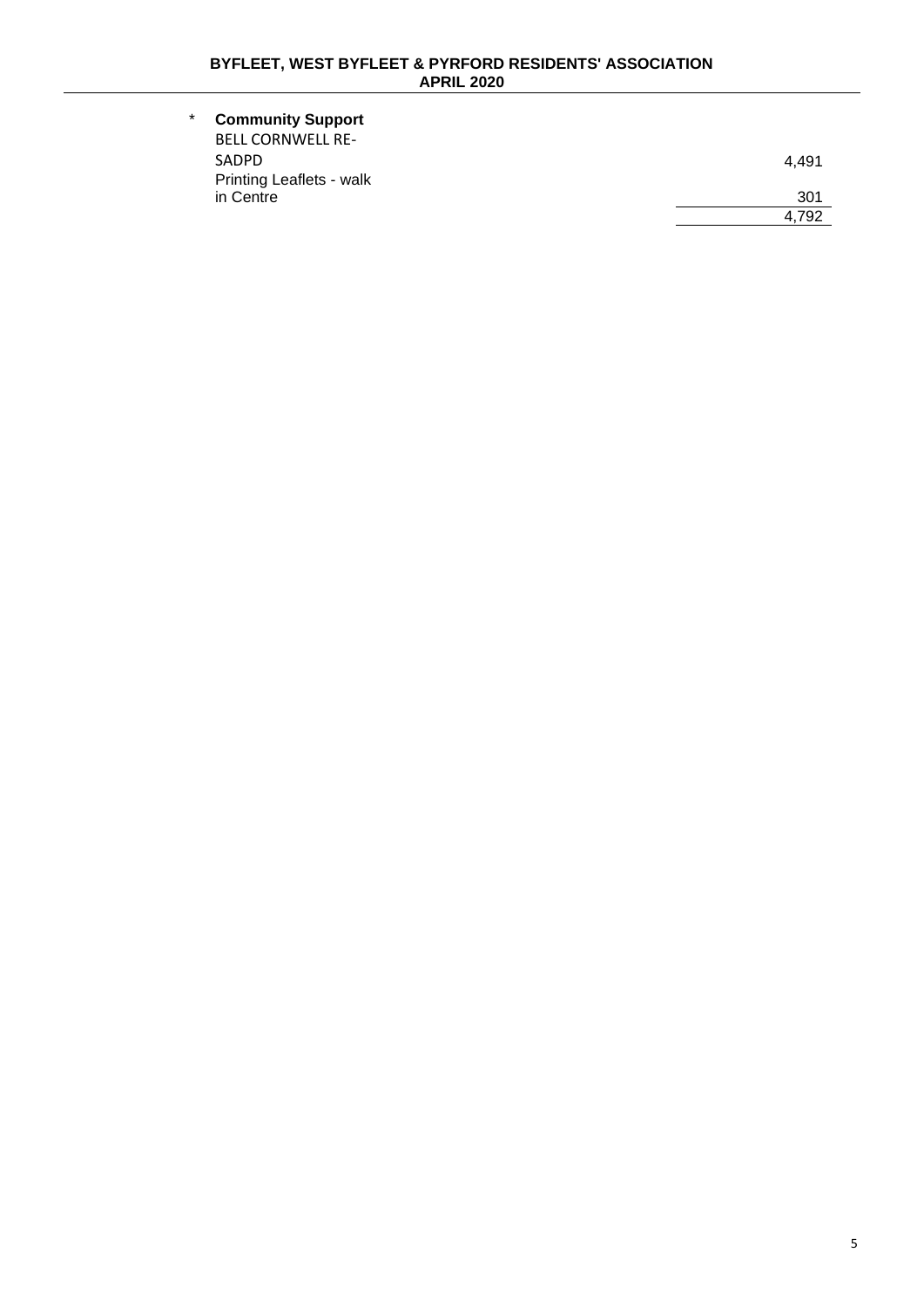# **Planning Summary March 2020**

**Andrew Barrow**

## **Validated (submitted and acknowledged)**

Summary of applications by village for the month of March 2020:

|                     |                                  | Validated for month |                                   |  |       |  |  |  |  |  |
|---------------------|----------------------------------|---------------------|-----------------------------------|--|-------|--|--|--|--|--|
|                     | New / redevelopment   Commercial |                     | Extensions / updates Tree related |  | Total |  |  |  |  |  |
| <b>Byfleet</b>      |                                  |                     |                                   |  |       |  |  |  |  |  |
| Pyrford             |                                  |                     |                                   |  |       |  |  |  |  |  |
| <b>West Byfleet</b> |                                  |                     |                                   |  |       |  |  |  |  |  |

## Comments re applications of interest (*New build, redevelopment of existing site & commercial*):

| Application    | Location              | <b>Description</b>                                                                | Category   | <b>Decision</b> | Recommendation              |
|----------------|-----------------------|-----------------------------------------------------------------------------------|------------|-----------------|-----------------------------|
| COND/2020/0028 | Broadoaks Parvis Road | Ask for variation on condition 6 relating to contamination of soil and            | New build  | Submitted       | Checked with the            |
|                |                       | removal for PLAN/2019/0266 for Broadoaks (115 new market dwellings                |            |                 | council and the             |
|                |                       | (C3 use class) and associated garages); the erection of 54 affordable             |            |                 | application is confusing.   |
|                |                       | dwellings (C3 use class), conversion of Broadoaks House to create 2 new           |            |                 | In Mar 2019 ask was to      |
|                |                       | market dwellings & garages; reuse of the 2 Lodge Houses as new                    |            |                 | lift the age limit (60) for |
|                |                       | independent market dwellings with garages; restoration and reuse of the           |            |                 | the Care home as per        |
|                |                       | Motor House to create 6 new market dwellings; restoration of the Model            |            |                 | condition 41. New ask       |
|                |                       | Dairy; restoration of the 2 existing summer houses 1 of which is to be            |            |                 | relates to Condition 6      |
|                |                       | repositioned; the erection of 75 unit assisted living accommodation (C2 use       |            |                 | and how to handle           |
|                |                       | class) across 2 new buildings; the erection of a new 80-bed care home             |            |                 | contaminated land. No       |
|                |                       | building (C2 use class): erection of a new <b>900 sqm office building</b> (B1 use |            |                 | action needed               |
|                |                       | class); new altered access points to Parvis Road)                                 |            |                 |                             |
| PLAN/2020/0107 | 63 Old Woking Road    | Submission for new HMO licence for existing conversion in 1994                    | Commercial | Submitted       | No action needed            |

## **Decided (new applications and removal / changes of existing conditions)**

Summary of applications by village for the month of March 2020:

|                     | Decided for month              |  |                                   |  |              |          |  |  |
|---------------------|--------------------------------|--|-----------------------------------|--|--------------|----------|--|--|
|                     | New / redevelopment Commercial |  | Extensions / updates Tree related |  | <b>Total</b> | Approved |  |  |
| <b>Byfleet</b>      |                                |  |                                   |  |              |          |  |  |
| Pyrford             |                                |  |                                   |  | 21           |          |  |  |
|                     |                                |  |                                   |  |              |          |  |  |
| <b>West Byfleet</b> |                                |  |                                   |  |              |          |  |  |

Comments re decisions of interest (*New build, redevelopment of existing site & commercial*):

## **Byfleet:**

| Application     | Location                                                                 | <b>Description</b>                                                                                                                                                                                          | Category   | <b>Decision</b> | Recommendation   |
|-----------------|--------------------------------------------------------------------------|-------------------------------------------------------------------------------------------------------------------------------------------------------------------------------------------------------------|------------|-----------------|------------------|
| PLAN/2019/1174  | Unit 11 Trackside Business Centre Abbot Close 3.7m high advertising sign |                                                                                                                                                                                                             | Commercial | Permitted       | No action needed |
| COND/2019/0206  | 76-82 Chertsey Road                                                      | Release of condition 14 re drainage for 6 new houses at 76 Chertsey Road New build                                                                                                                          |            | Permitted       | No action needed |
| <b>Pyrford:</b> |                                                                          |                                                                                                                                                                                                             |            |                 |                  |
| Application     | Location                                                                 | <b>Description</b>                                                                                                                                                                                          | Category   | <b>Decision</b> | Recommendation   |
| COND/2020/0019  | Flag Stones Oakcroft Road                                                | Discharge of Condition 12 of PLAN/2018/0810 relating to reducing<br>environmental impact by new build                                                                                                       | New build  | Permitted       | No action needed |
| COND/2018/0131  | 18 Norfolk Farm Road                                                     | Discharge of conditions 3, 4, 5 and 6 of PLAN/2018/0379 (two storey<br>detached dwelling) relating to materials used, handling of surface water,<br>improvement of environmental efficiency and landscaping | New build  | Permitted       | No action needed |

#### 1 rejected:

TREE/2020/8041 the trees have high public amenity value. 41 Windsor Way

## **West Byfleet:**

None of interest.

2 rejected:

PLAN/2019/0822 rejected on plan not fit for purpose. 19 Sanway Road PLAN/2019/1203 not in character. 2 Birchdale Close.

## **Outside Borough:**

No applications validated or decided showing on the Planning Portal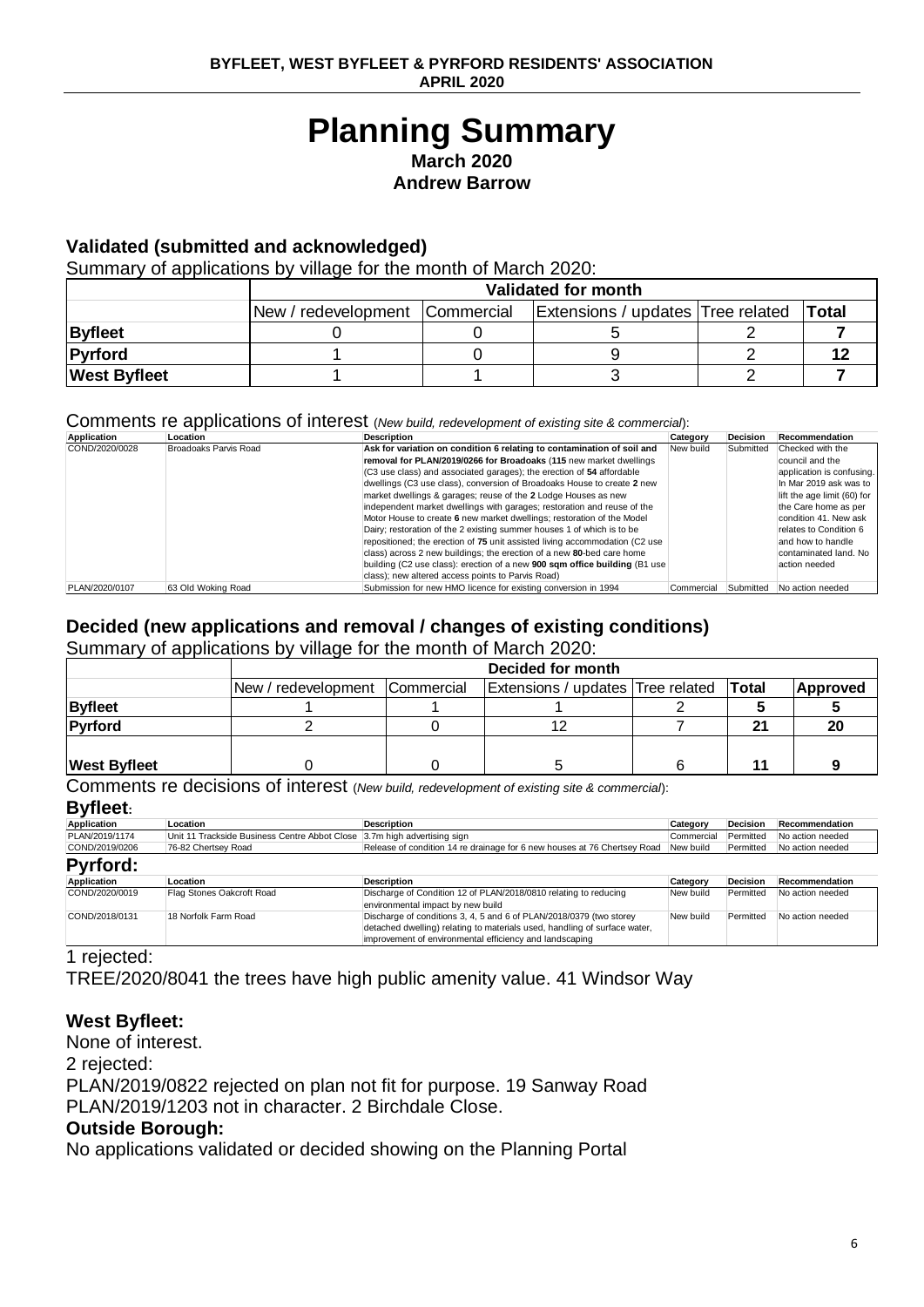## **MEMBERSHIP REPORT APRIL 2020 (As at 14 APRIL 2020)**

*This is my first report as the Membership Secretary. I am still learning about the database and how to use it under Andy Grimshaw's instruction and guidance. Consequently, my initial reports will be shorter than you are used to seeing whilst I become more familiar with the detail.*

## **KEY POINTS 2020 YEAR**

Membership subscriptions of **£1906** have been entered into the membership database and subscriptions of **£3,165** have been banked but have yet to be entered and attributed to individual household members. In total £5,073 of membership subscriptions have been received this year, compared to £6,831 at this time in 2019.

|                | Banked not | In         | Totals | Totals |
|----------------|------------|------------|--------|--------|
|                | entered    | Membership |        | 2019   |
|                |            | Database   |        |        |
|                | £          | £          | £      |        |
| <b>Byfleet</b> | 211        | 263        | 474    | 1,615  |
| West Byfleet   | 290        | 1,337      | 1,627  | 2,822  |
| Pyrford        | 2,664      | 306        | 2,970  | 2,394  |
| <b>TOTAL</b>   | 3,165      | 1,906      | 5,071  | 6,831  |

The number of email addresses is just below **50% (48.8%)** of total membership, having grown from 35% at December 2018.

The required development to the website to allow the newsletters (both new and older versions) to be uploaded has been completed and the issues will be added to the website over the coming days by Robert Munford and Isabelle David.

The required development of the database to allow members to choose whether to receive a copy of their newsletter electronically or in hard copy form has been completed. Whilst not relevant for the June issue, which it has already been agreed will be distributed electronically and uploaded to the website to allow all residents access free of charge, the system will be in place for the next issue (165), subject to any restrictions in place at the time.

## **MEMBERSHIP DETAIL 2020 YEAR**

The reports run on 31 December 2019 show that the membership stood at 2,469, 381 below December 2018. As at 14 April 2020 the membership was 2,359.

| <b>Village</b> | <b>Dec-18</b> | <b>Dec-19</b> | <b>Jan-20</b> | <b>Feb-20</b> | Mar-20 | Apr-20           | <b>Month</b> | Year   |
|----------------|---------------|---------------|---------------|---------------|--------|------------------|--------------|--------|
|                |               |               |               |               |        |                  | Change       | Change |
| <b>Byfleet</b> | 751           | 576           | 543           | 547           | 548    | <mark>548</mark> | $\mathbf 0$  | (6)    |
| West Byfleet   | 896           | 793           | 759           | 763           | 764    | 768              | $+4$         | 36     |
| Pyrford        | 1,192         | 1,089         | 1,011         | 1,016         | 1,018  | 1,029            | $+11$        | (44)   |
| Other          | 11            | 11            | 7             | 10            | 12     | 14               | $+2$         | 5      |
|                | 2,850         | 2,469         | 2,320         | 2,336         | 2,342  | 2359             |              | (10)   |
| Movement       | (19)          | (381)         | (149)         | 16            | 6      | 17 <sub>2</sub>  |              |        |
|                |               |               |               |               |        |                  |              |        |

The numbers by village are shown below:-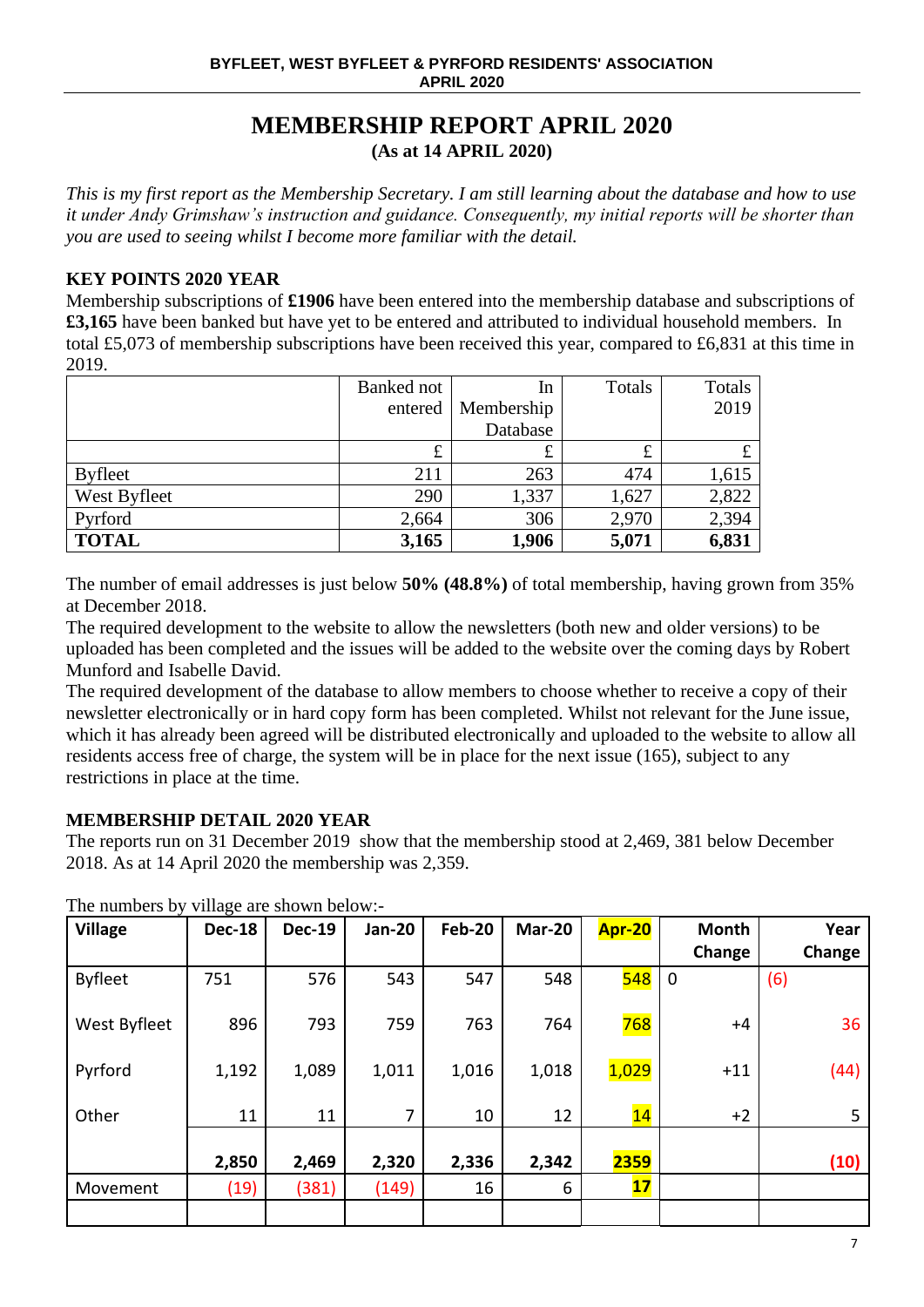#### **BYFLEET, WEST BYFLEET & PYRFORD RESIDENTS' ASSOCIATION APRIL 2020**

| <b>Village</b>         | <b>Dec-18</b> | <b>Dec-19</b> | Jan-20                   | <b>Feb-20</b> | Mar-20 | Apr-20 | <b>Month</b> | <b>Apr-19</b> | Year     |
|------------------------|---------------|---------------|--------------------------|---------------|--------|--------|--------------|---------------|----------|
|                        |               |               |                          |               |        |        | Change       |               | Change   |
|                        |               |               |                          |               |        |        |              |               |          |
| <b>Byfleet</b><br>West | 2,526         | 2,740         | $\overline{\phantom{0}}$ | 40            | 100    | 263    | $+163$       | 1,625         | $-1,352$ |
| <b>Byfleet</b>         | 2,961         | 4,822         | -                        | 10            | 30     | 1,337  | $+1,307$     | 2,822         | $-1,485$ |
| Pyrford                | 5,045         | 4,598         | $\overline{\phantom{0}}$ | 301           | 306    | 306    | 0            | 2,394         | $-2,088$ |
|                        | 10,532        | 12,160        | -                        | 351           | 426    | 1,906  | $+1,407$     | 6,831         | $-4,925$ |

The amounts collected by village are:-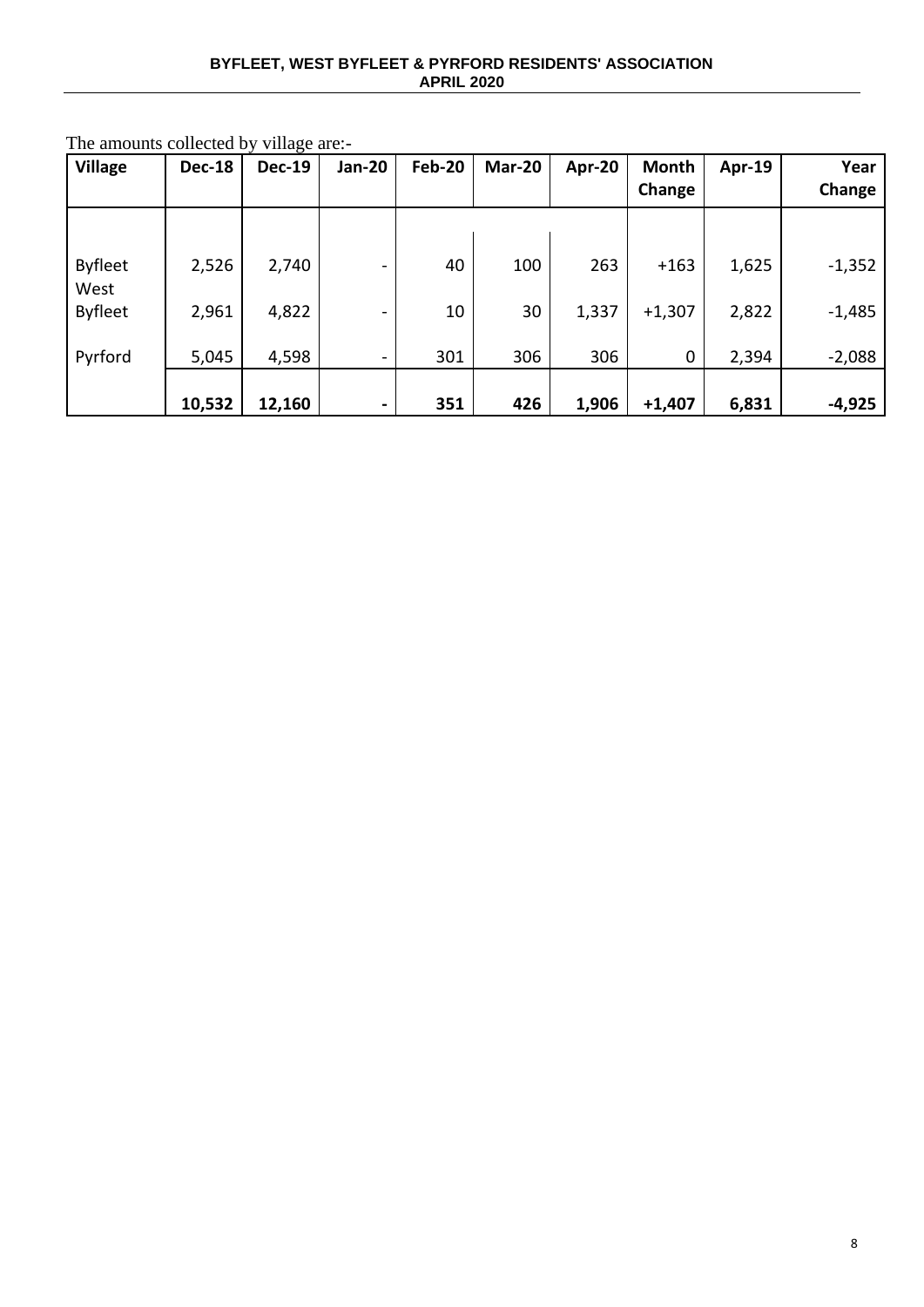## **Editor –Resident Association Report as at 13th April 2020**

- Completed timetable for Issue 164 and sent out to all Committee members
	- o Key Date is Article and Advert deadline date is Friday 8th May
- Issue 164 will be uploaded to RA website and emailed to RA members (we have about 49% of email addresses within membership database)
- All village events that were planned for Spring/Summer have been postponed or cancelled (I will update diary page accordingly)
- If anyone has any articles they would like to include, please email me as some articles I had planned have not materialised as no progress due to Coronavirus
- It is also a very difficult time so hard to know what articles to publish and we do need to include some positive news during this time
- I have an article covering guidance on Covid-19 from West Byfleet Medical Centre and I am waiting for a response from Jonathan Lord (I will chase him today)
- It would be good to have one page showing all Village Covid-19 volunteer support groups and contact details, I have some for Byfleet.
- Alan Fuller has now provided me Administration access to the RA website and set up area on website for archive copies of The Resident magazine. When I get time I will start to upload some.

▪

| 2020                            | <b>Activity/Task</b>               | <b>Owners</b>       |
|---------------------------------|------------------------------------|---------------------|
| Friday 8th May                  | <b>Deadline for Adverts</b>        | Isabelle            |
| Friday 8th May                  | Deadline for All Articles          | Robert/RA Committee |
|                                 |                                    | Members             |
| Monday 18 <sup>th</sup> May     | Finalise layout and publish Draft  | Robert              |
|                                 | $(1)$ Dropbox                      |                     |
| Wednesday 20th May              | Final Draft (2) Ready              | Gareth (Layout)     |
|                                 | Published in Drop Box              |                     |
| Friday $22nd$ May               | Review Draft (2) make any changes  | Robert              |
|                                 | and send to Gareth (layout)        |                     |
|                                 | Published in Drop Box              |                     |
|                                 | Draft $(2)$                        |                     |
| Tuesday 26th May                | Send out PDF (Draft 2) version for | Robert              |
|                                 | proof reading                      |                     |
| Friday 29 <sup>th</sup> May     | Deadline for responses from proof- | Proof-readers       |
|                                 | readers                            |                     |
| Tuesday 2 <sup>nd</sup> June    | Complete changes/updates from the  | Gareth (Layout)     |
|                                 | proof-readers                      | Robert              |
|                                 | Create and Finalise Draft (3)      |                     |
| Wednesday 3rd June              | Send Draft (3) out to RA           | Robert              |
|                                 | Committee                          |                     |
| Monday $8^{Th}$ June            | Final Deadline for last minute     | <b>RA</b> Committee |
|                                 | minor changes and updates          |                     |
| Wednesday 10 <sup>th</sup> June | Complete edits and final changes   | Robert              |
|                                 | following comments from RA         | Gareth (Layout)     |
|                                 | Committee Draft (4)                |                     |
| Thursday 11 <sup>th</sup> June  | Load PDF Final version Issue 164   | Robert              |
|                                 | of The Resident to RA website      | Anita Flavell       |
| Friday 12th June                | Send out emails to RA members      | Andy Grimshaw       |

**The Resident Magazine Issue 164 Timetable - June Deadline**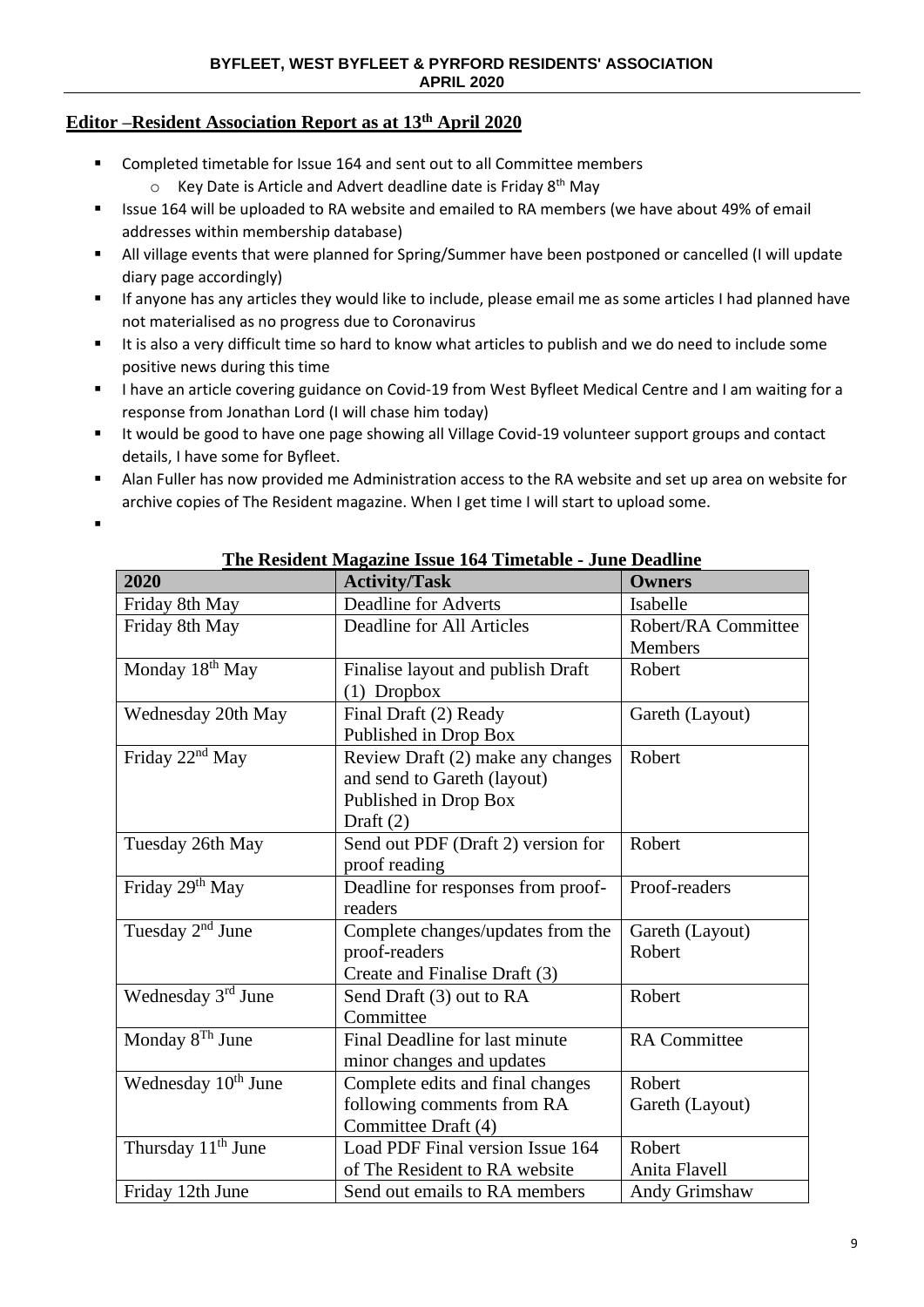Byfleet Report 14.04.2020 v1.0 Village Representative and Deputy (Byfleet): Eleanor Grady and Jean-Pierre Frossard

## **RA Subscriptions/ Street Reps/Drop-in**

## *Coverage of village : ( Stats untouched since last report)*

Total number of roads in Byfleet: 93 Number of roads with Street Rep: 74 (80%) Number of active Street Reps: 30 Of which number stepped down since last report: 0 Of which new since the last report: 0

## *Street Reps***:**

Assistant Membership Officer Byfleet likely to be needed later in 2020. New Street Reps needed for 19 roads.

#### *Subscriptions*

A number of subscriptions have been given to VRB, these will be held until the COVID-19 Lockdown rules allow processing. SRs have been guided not to chase for subscriptions.

#### **Village Matters**

#### **COVID-19-related :**

All shops and restaurants remain closed in Byfleet Village centre with the exception of both CooPs, both bakeries, Boots the Chemist and Wine 2 Dine corner shop. The Red Rose, The Comodor, Blue Anchor ( Sunday lunches) are offering deliveries. Car repair and electrical supply premises are sporadically accessible to the public.

The streets are quiet with evidence that most residents are adhering strictly to the government self-isolation guidelines. The few incidents of anti-social behaviour have mainly related to a few individuals driving recklessly and noisily on the empty roads in the evenings. The police have been more in evidence which is comforting to residents. Police helicopters have been deployed over Byfleet at night at least twice in the last fortnight

#### **Organisations/ Volunteering and positive Community Initiatives:**

**Byfleet Care** (in existence for 27 years) have confirmed that they have 15 new volunteers to cover shopping and prescription collection. The Manager has 'met' and checked references for new volunteers. To date, requests have not exceeded their ability to supply a volunteer. They have capacity to do more at this point. Byfleet Care are not offering transport at the moment for obvious reasons. Any volunteers over 70 have been released from their volunteering roles at the moment.

**COVID-19 Byfleet Volunteers** are also doing well with their 0800 number and a handful of volunteers on a rota to take calls. They are doing a wider range of tasks including shopping, prescription collection and friendly phone calls, dog-walking and have confirmed that recent days have been quiet and they have capacity available. Scarlett Hiles, the organiser is known to Rev McCabe of St Mary's, Byfleet. VRB has been in touch with Scarlett to thank her for all her team are doing for Byfleet.

**Neighbours :** We are aware of many neighbours shopping for others in their road/ in the village who are more vulnerable.

**The churches** are actively supporting their older/vulnerable faith-community members and anyone else in the community who approach them. With churches closed to worshipers and the public, the Easter Weekend was celebrated online. St Mary's have daily morning prayer steamed at 8.30. Many residents were pleased to see a wooden cross erected by Rev McCabe in his front garden, and a decorated cross in the Methodist Church Foyer visible from the pavement.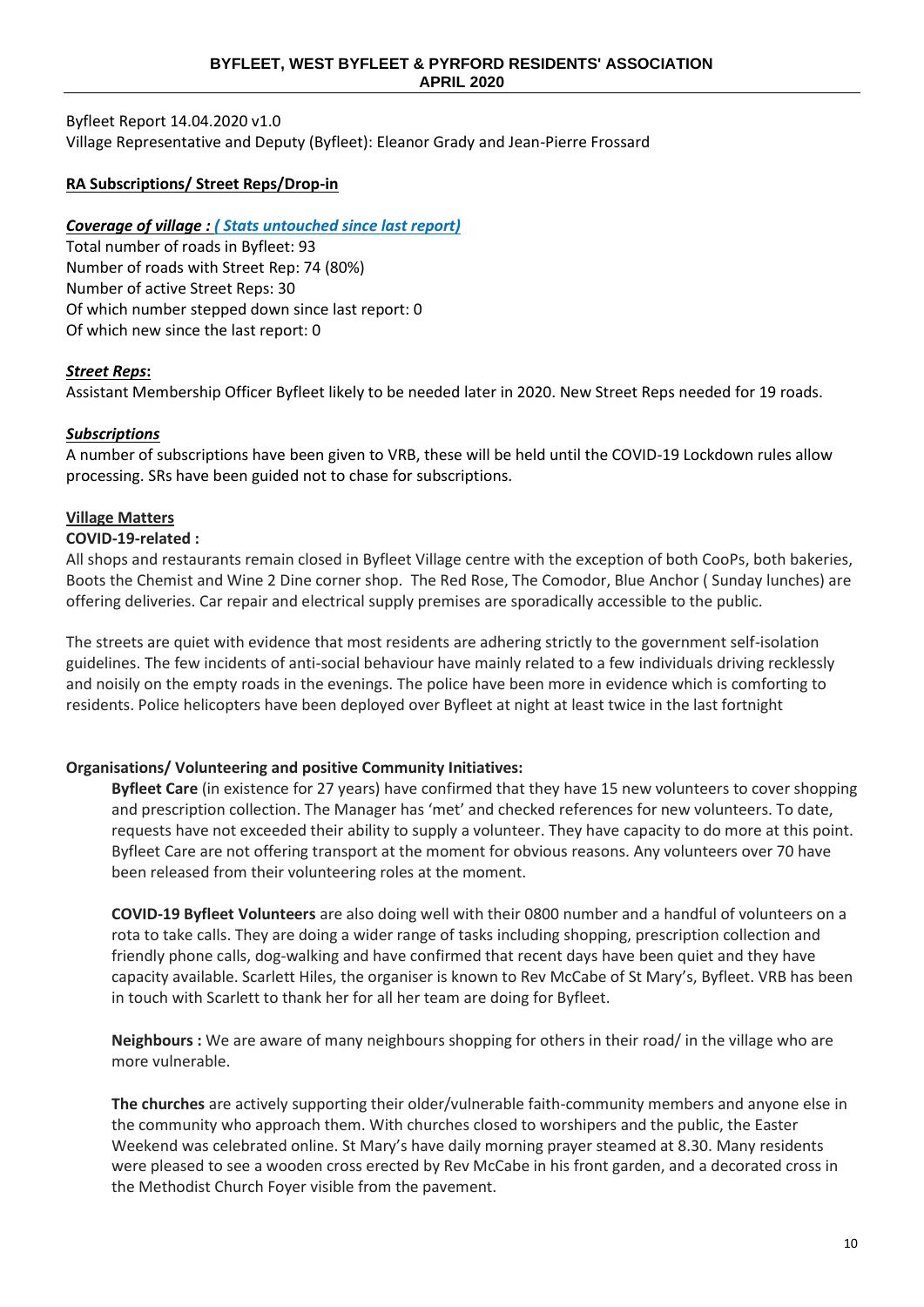**Clapping for the NHS on Thursdays at 8 p.m.:** This initiative has been well-supported in Byfleet.

**Byfleet Sings: Fridays at 7.30 p.m.**

**Sunday Tea at 3 p.m.** over the garden fence (2 m distancing): Residents in part of Rectory Lane initiated a 3 p.m. wave/chat over front garden fences or across the road. Residents bring their own mug of tea and chair out into their front garden- keeping at least 2m apart.

**Chilldren's Initiatives :** There are myriad rainbows, bear hunts, and decorated driveways throughout the village to be spotted by enthusiastic walkers doing their daily exercise, which helps keep up the interest and spirits as well.

In time, we suspect there may be a community need/ need for volunteers

- 1. to tend the gardens of elderly residents- where children would have traditionally travelled to visit from afar for a day helping with the heavier jobs in the garden.
- 2. Transport when physical appointments are needed/pick up again. NHS transport will perhaps cover much of this in the interim.
- 3. Bereavement counselling where residents have lost family members (whether or not from COVID) and have not been able to grieve with others - again I think this will have to be professionally trained NHS staff or NHS-inducted volunteers.

#### **Other Village items :**

**Litter is** at a minimum and refuse collections continue to be regular and effective, helping people's sense of wellbeing. Full house points to SERCO.

**Potholes** – hotspots on roads with are 'the usual suspects' were in a very poor condition in early March. The situation has now improved.

**Godfrey Chapples' Memorial Bench** – Was due to be unveiled with a small event to take place on 18th April 2020 at 12h00. This has been postponed with a provisional date of 23<sup>rd</sup> September 2020 **Street Tree Planting/Nature** - On the positive front, the new trees planted on verges in Church Road, Hart Road and Mowbray Avenue are in blossom and looking beautiful. St Mary's Copse is in its full Spring raiment – the white honesty is in full bloom. We are grateful to 'The Wild Bunch' who garden the Copse so sensitively.

#### **Events and expenditure:**

**The Byfleet Parish Day which was to take place on Saturday July 18th 2020 has been cancelled.**

**A.O.B.** None

Many thanks and regards Eleanor Grady and Jean-Pierre Froissard - EMG/JPF 14.04.2020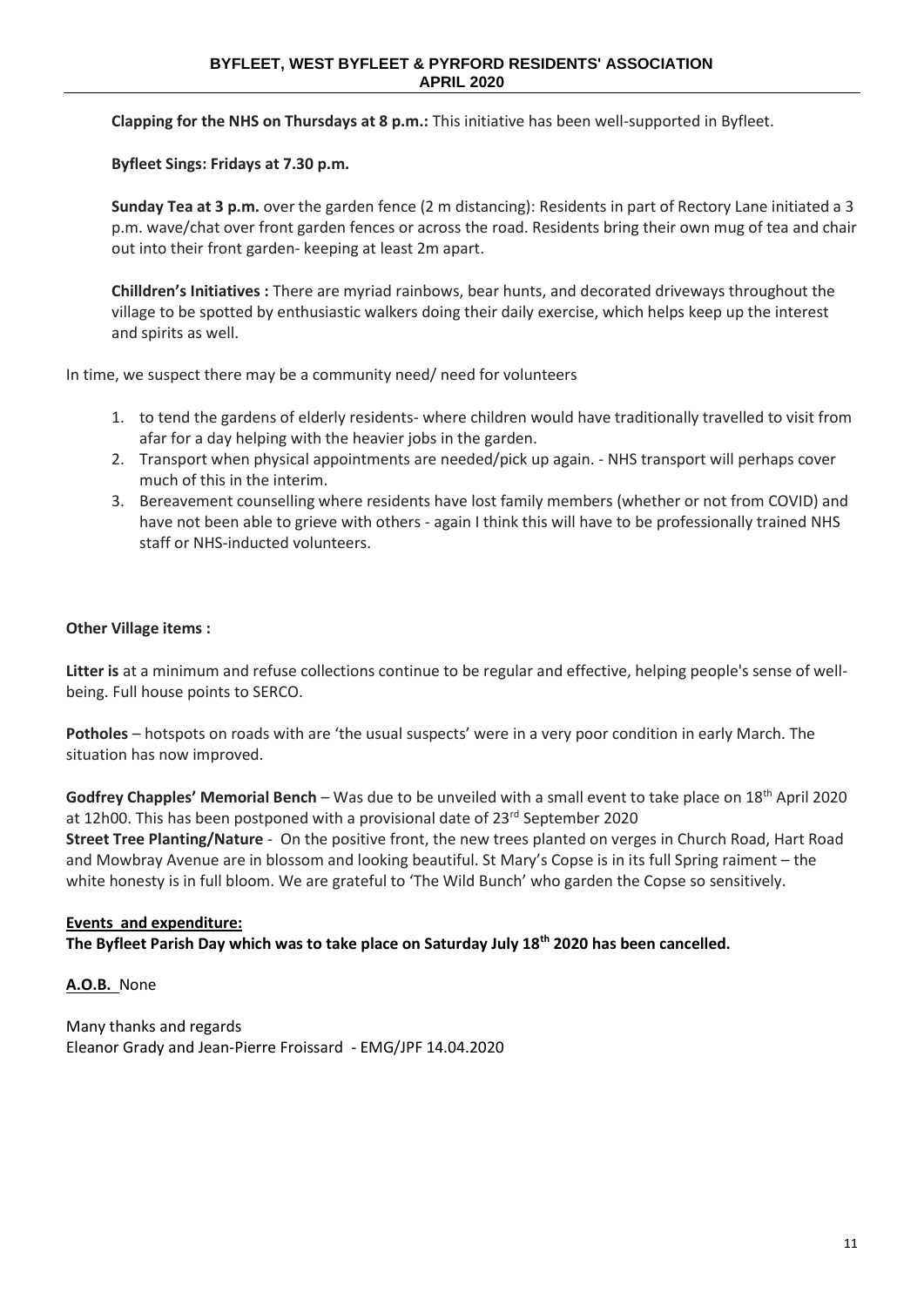## **PYRFORD VR REPORT (as at 12 April 2020)**

## **A) PYRFORD STREET REPS**

Total monies received and banked this year is £2,855 of which only £306 has been recorded in the membership database. Files are being prepared for the Treasurer to enter.

## **B) MARSHAL PARADE DEVELOPMENT SAGA**

Hooray more progress! Building walls has restarted after the RSJ's were finally installed. Last month a crane turned up to install the RSJ's, then they were removed and, after resizing, were subsequently reinstalled. (The garage block behind the parade was demolished in late December 2017 and work started in late March 2018 to prepare for foundations, progress is very slow. Work is forever starting and then stopping and seems to have stopped). Under the current circumstances, it Is not clear when the units will be completed

## **C) SIGNIFICANT PLANNING APPLICATIONS**

## **153 Old Woking Road**

Demolition of bungalow & erection of three storey 7 apartment block. Vehicle access off Lincoln Drive. Two consultees, Surrey Highways and Woking Trees have raised concerns. The application is still under consideration. A revised plan for 5 flats has been received but is not yet agreed by Planning Officer. I have been informed that once the revised plans are agreed all objectors will be notified.

**International School of London 182 Old Woking Road Ref. No: PLAN/2019/0665 | Validated: Thu 04 Jul 2019** Variation of condition 01 of PLAN/2014/0600 (Temporary planning permission for one single storey prefabricated buildings (Portkabins), WC facilities and office space) to allow for a further 3 years temporary permission. The application was approved on 20<sup>th</sup> March 2020.

## **D) TWISTED STONE GOLF CLUB**

Recently, there has been a certain amount of social media activity about various activities on the Twisted Stone Golf Club. Access to the path around the Pyrford Road end edge from Dodd's Lane footpath across a stream alongside has been prevented by erecting earth works. Also, from the canal end, new fencing has been erected parallel to the Public Right of Way footpath (FP88) restricting the width to about 2m

## **E) CORONA VIRUS**

The Village Rep has identified a number of roads in Pyrford that have set up self-help groups for neighbours and handled two support queries raised to Jonathan Lord MP. The list of roads will be updated.

## **E) FUTURE PYRFORD VILLAGE EVENTS**

| <b>CANCELLED</b> | VE Day 75 <sup>th</sup> Celebration 4pm Friday 8 <sup>th</sup> May 2020      | <b>Pyrford Crick</b> |
|------------------|------------------------------------------------------------------------------|----------------------|
| <b>POSTPONED</b> | Dulux London Cycle Ride to 26 <sup>th</sup> -27 <sup>th</sup> September 2020 | Coldharbour          |
| <b>CANCELLED</b> | Pyrford Flower Show 12:30 Saturday 11 July 2020                              | <b>Pyrford Crick</b> |
| <b>PLANNED</b>   | Prudential London Ride Sunday 16th August 2020                               | Coldharbour          |

Pyrford Cricket Field Coldharbour Road **Pyrford Cricket Field** 

## **Andy Grimshaw Pyrford Village Rep**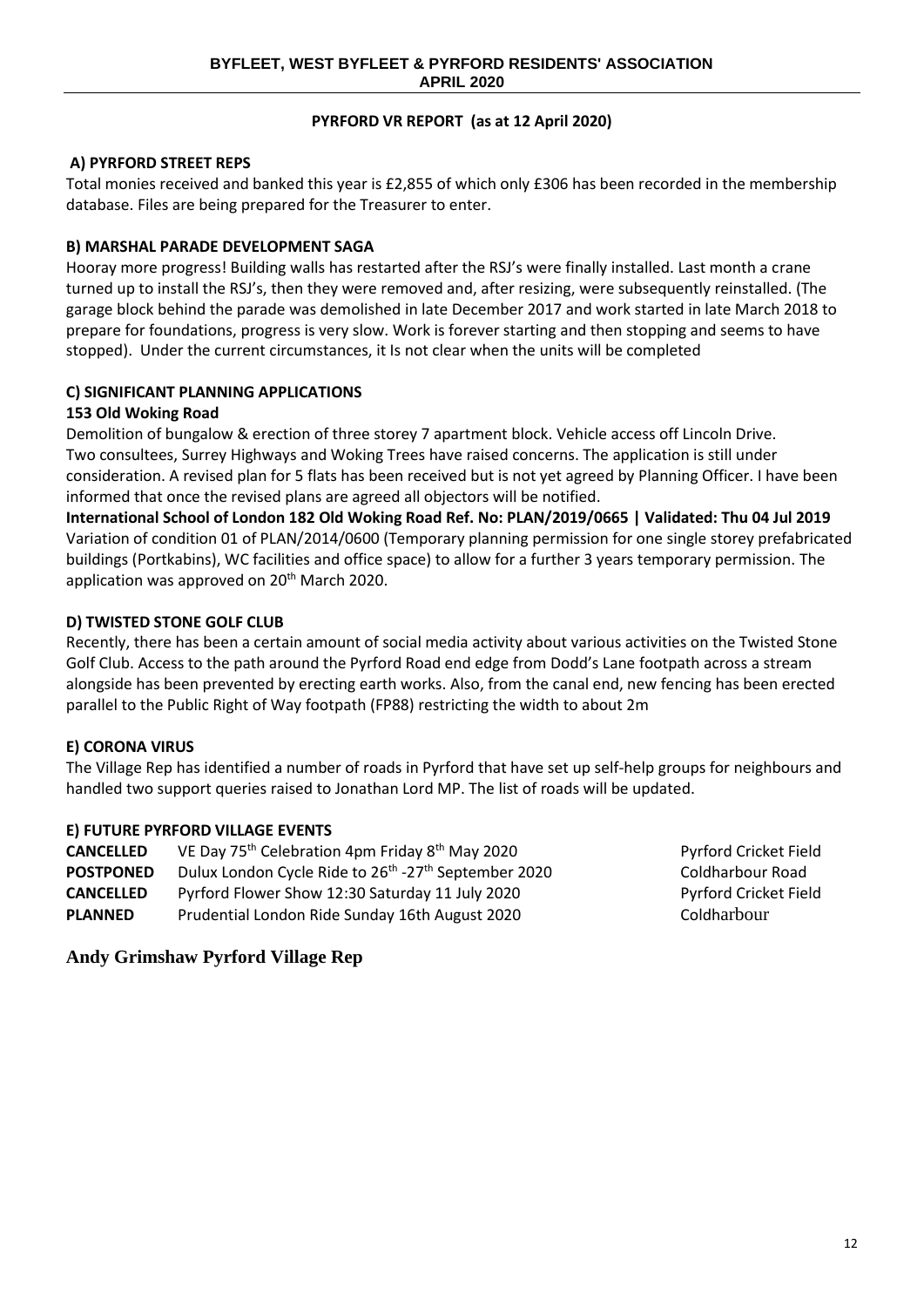## April 2020 Village Representative Report West Byfleet For Committee and Street Reps

## **Admin**

The street reps made a great effort to get magazines delivered and subs collected before the lockdown. Many members and street reps made use of the direct bank payment facility so we managed to record £1272 this month. We have a number of cheques received which, given the self-isolation of the VR and AMO for age and health reasons, are being held back and not banked.

We still need to identify street reps for Stoop Court, western end of Dartnell Ave, the top of Coldharbour Road, Claremont Road, Rivey Close and Madeira Road and related side roads.

We also need better street rep coverage for blocks of apartments such as Globe, Magna, Wentworth, Tattenhall and Rosemount. With the massive increase in apartment accommodation in West Byfleet now and in the future, it is important we increase and improve our representation of members from this type of property.

## **Local issues**

Coronavirus has clearly been the major issue over the last few weeks.

It is notable and very pleasing to see how many local street based good neighbour schemes have been set up often including street reps as willing volunteers or organisers. We continue to ask Street Reps to be aware of the local help groups operating in their areas.

We should also note the excellent effort by a new resident, Emma Osborne, in setting up the WB Coronavirus Support group. They are sharing a free phone number with the Byfleet Group and have over 250 volunteers. They help the chemists with prescription deliveries and make daily grocery deliveries. Her group includes several of our street volunteers. She has brought a whole new generation of volunteers to help the community and deserves our thanks and appreciation.

In other areas, the magnificent WB Community Garden Group have planted a fresh native hedgerow on the north side of Birch Green, with the agreement of WBC. This will help improve the street scene, aid the air quality and provide an example of community work in practice, many thanks to the participants particularly Katrina and Louisa.

Work with WBNF continues to be excellent and although most issues are necessarily parked at the moment they are recorded here for continuity.

- 1 Woking BC planning proposals (SADPD)
- 2 WBNF Community Infrastructure Levy
- 3 The West Byfleet Community Festival (West Byfleet Live) committee has decided to cancel this year's event due to the pandemic. They will continue to meet to run a successful event in 2021.
- 4 Nothing further to report on the Youth project at this time. Further information will be released later in the year.
- 5 The developments at Broadoaks.
- 6 A245 shared use cycle path between Byfleet and West Byfleet implementation. The Government has released a Carbonisation reduction consultation paper which advocates increased and improved public and active (cycling and walking) transport. We are hopeful this will continue the pressure to develop a coherent shared path from Byfleet to West Byfleet.
- 7 M25 noise petition
- 8 Sheer House redevelopment proposals
- 9 Woodlands Ave Car Park and community safety. Please ring 101 with concerns of any apparent illegal activities.
- 10 Highways England Walking and Cycling strategy for areas impacted by the M25 J10 proposals.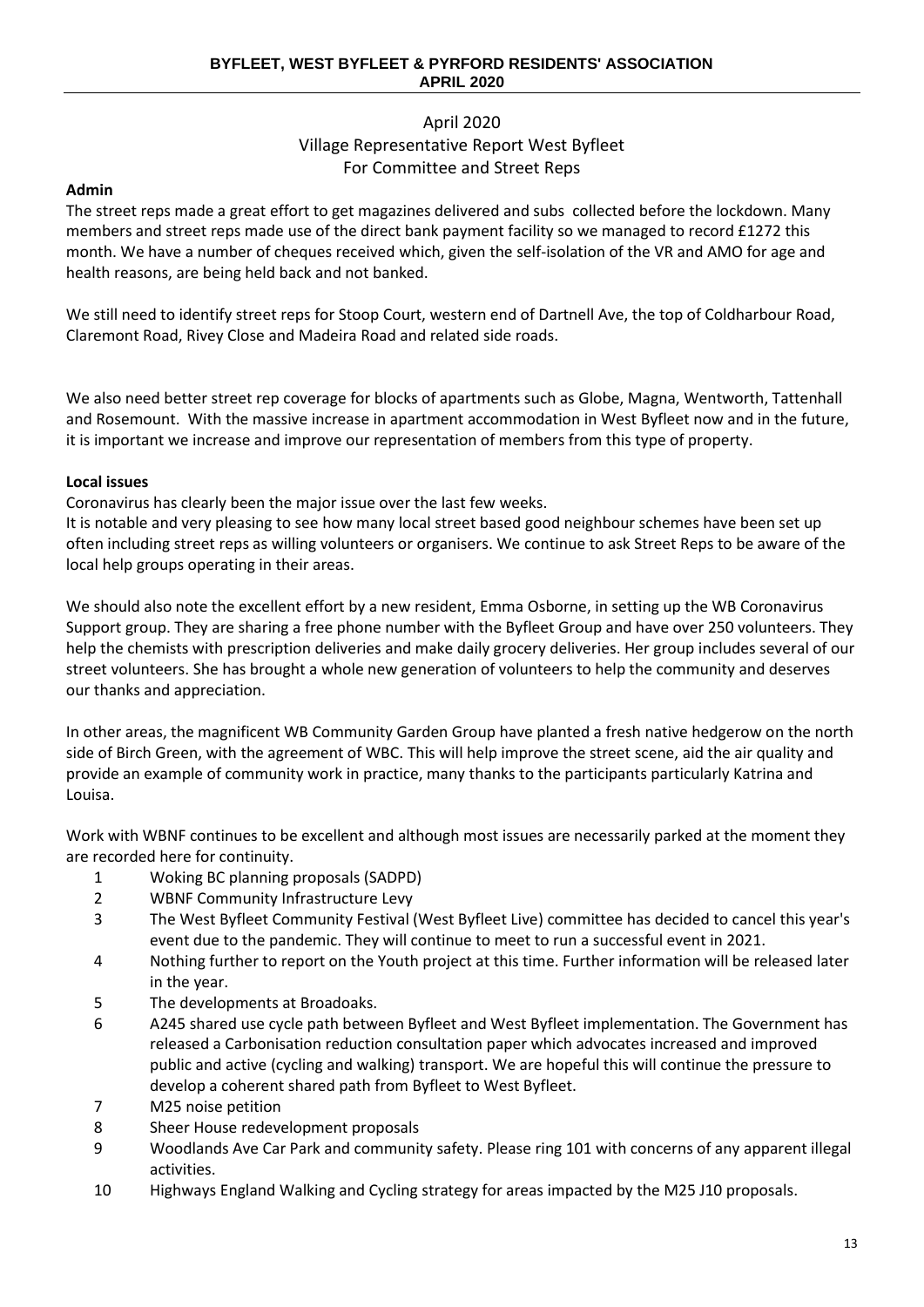- 11 Highways England J10 proposals impact on Painshill junction from traffic congestion and nonmotorised user perspectives.
- 12 The traffic pollution monitoring from the Parvis Road positioning of detectors at relevant places is still outstanding.
- 13 Camphill Tip uses (Councillors and BUC). The government consultation document (ref 6 above) has given the opportunity to raise Project Sunbeam again.

## **Businesses:**

- 1. Boots agreed revised lease terms ie until August / September with Prime Finance a little while back, this has been confirmed by a senior executive to Jonathan Lord and Altitude. Gary spoke with Altitude a week or so back to ask if they are likely to offer a further extension until say the end of the year or beyond or until closer to the time when demolition and construction commences, they have confirmed that they are in regular dialogue and negotiation with Boots. Gary has written to a couple of businesses in West Byfleet whose current premises may well be considered suitable as a temporary or permanent relocation for Boots and await a response.
- 2. WBBA members are receiving regular updates regarding what benefits and compensations are available during the current business closures and staffing layoffs. Advice is also offered on a range of matters by Braywood.
- 3. Many businesses are closed for the lockdown, although a few restaurants and the butcher are offering home delivery services.
- 4. All are familiar with Waitrose's efforts, which are generally much appreciated in the neighbourhood.

Thanks to Gary Elson Chair WBBA for their contribution.

We also continue to be grateful for the engagement and support from our local councillors.

Keith Creswell 07/04/2020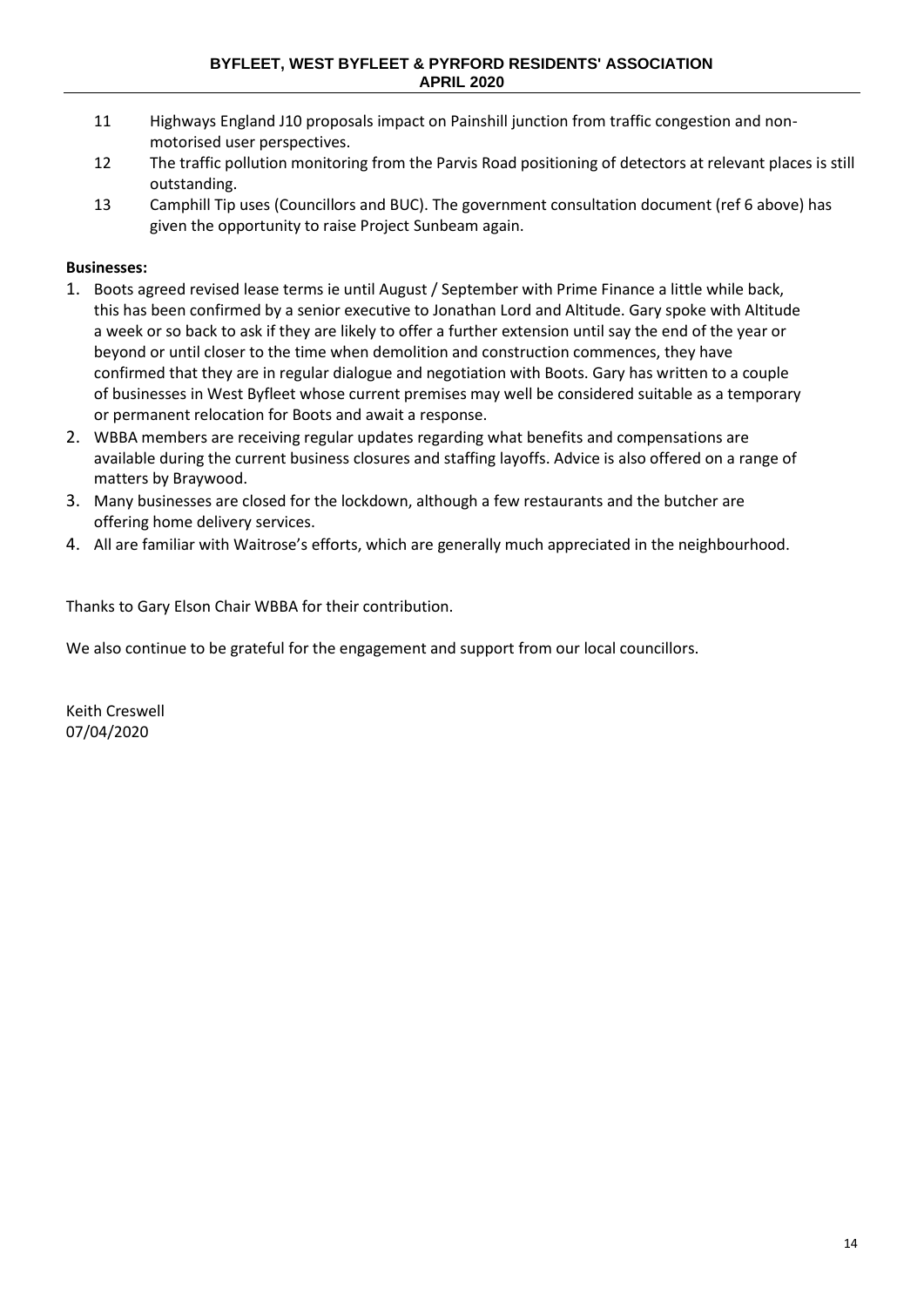## **PNF Report April 2020**

Due to Corona virus much of the activity is in abeyance.

#### **RE-DESIGNATION OF FORUM**

Under the Localism Act 2011, the Pyrford Neighbourhood Forum (PNF) existence is unfortunately time limited. The approved Neighbourhood Plan is still valid until 2027, but a representative group for the Pyrford Area needs to be redesignated every 5 years.

The PNF Committee has decided to seek re-designation of the Pyrford Forum for the existing Pyrford Neighbourhood Area.

**Work behind the scenes continues to re-designate.**

### **HERITAGE CONSERVATION ASSESSMENT**

Work continues on the assessment.

A draft copy of the Landscape and Townscape Character Assessment was sent to Woking Borough Council.

A DVD, produced by Tim Matthews and Cliff Bolton, on Pyrford's heritage sites and the importance of heritage conservation was shown at the AGM. It was well received and copies available on the night were all sold. Fundraising for the £13,000 cost has generated c£11,500 so there is a shortfall of £1,500.

**An intended visit to Surrey History Centre has had to be postponed**.

#### **SITE ALLOCATIONS DPD**

As the Plan as submitted did not include the two fields in Pyrford, the Forum did not make any further comments at the examination but did attend the examination as observers.

The initial planning Inspectors report – "without prejudice for the final report" – was issued on Friday 14th February. The good news for Pyrford is that there is no mention in the initial report of either of the two fields in Pyrford. Clearly though one must wait for the final report to be absolutely sure they are still excluded.

#### **The Chairman is not aware of any changes since the March report**

Andy Grimshaw PNF Chair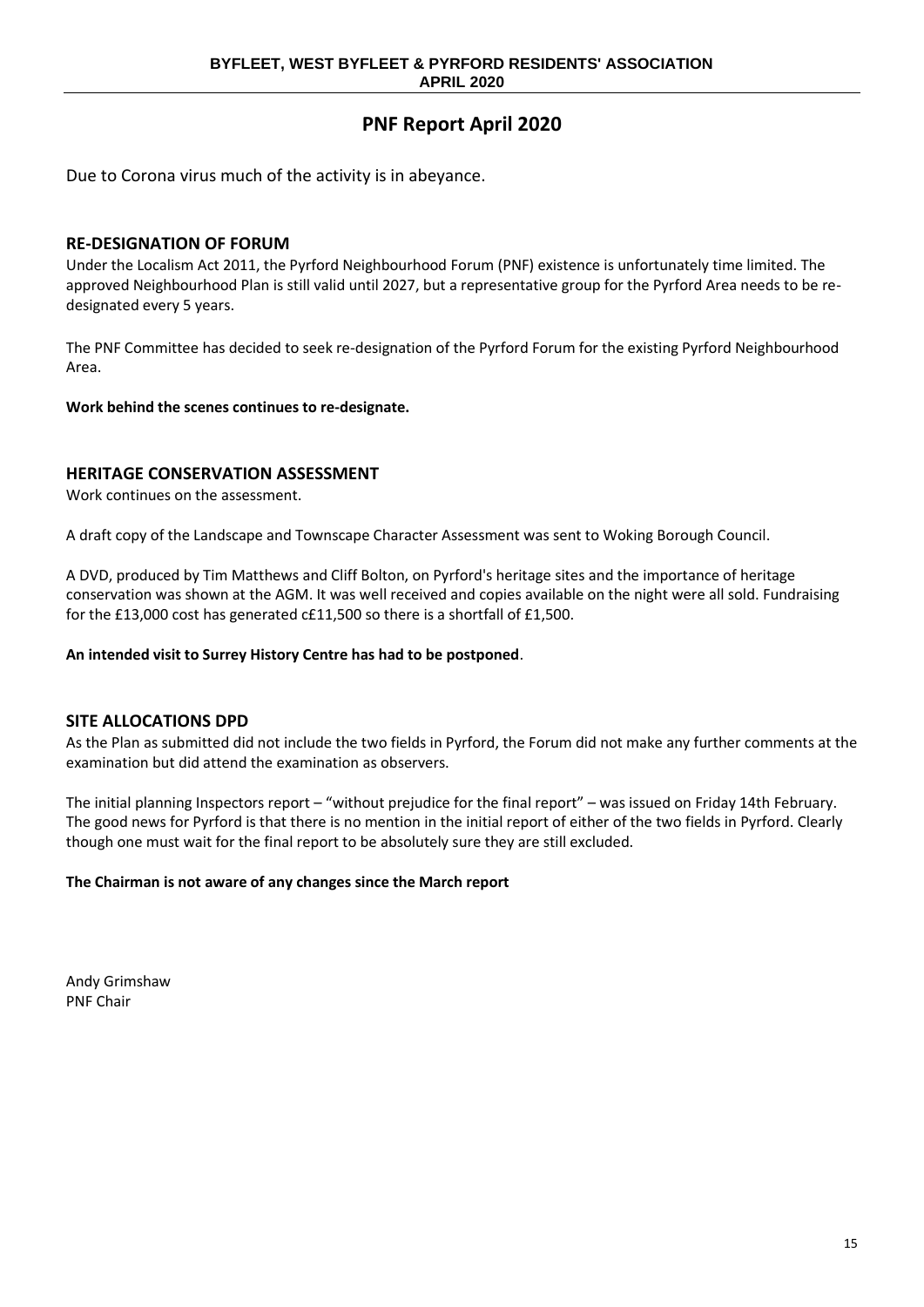#### **WEST BYFLEET NEIGHBOURHOOD FORUM**

#### **APRIL REPORT**

- 1. The Woking Joint Committee have approved the installation of three new benches in the Recreation Ground. No timetable yet for this because of C-19.
- 2. SCC are launching a £100m fund to match fund community leisure projects. We have indicated through Amanda Boote, our SCC Councillor, an appetite for up to £2m to build a new pavilion in the Recreation Ground utilising our NCIL.
- 3. Boots have confirmed their shop will remain open until August and they are searching for alternative premises in West Byfleet. The Post Office has now closed.
- 4. Waitrose have applied for planning to change six staff car parking spaces to spaces for vans for home deliveries (PLAN/2020/0229).
- 5. West Byfleet Live has been cancelled.
- 6. Spectrum Brands who were a large employer located in Enterprise House adjacent to the Station tunnel have vacated and the premises are being refurbished for reletting.
- 7. The West Byfleet Community Gardening Group have planted saplings on Birch Green and will resume activities when the C-19 crisis is over.

Wade Pollard, 7th April 2020